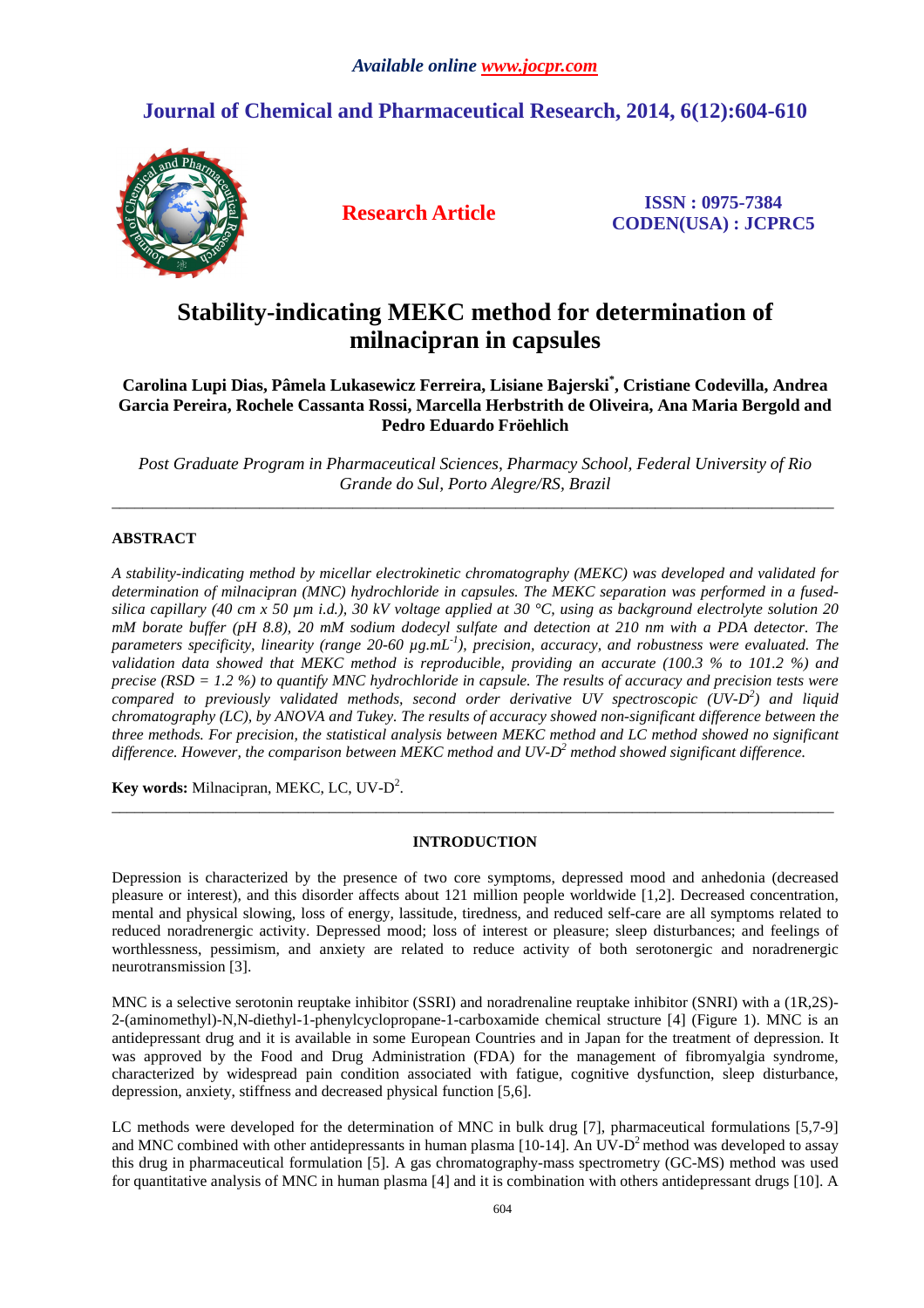MEKC method was developed for separation MNC and other antidepressants with their metabolites in blood and urine [15]. Simultaneous determination of MNC and some antidepressants, in plasma, was carried out by nonaqueous capillary electrophoresis-time of flight mass spectrometry [16].

*\_\_\_\_\_\_\_\_\_\_\_\_\_\_\_\_\_\_\_\_\_\_\_\_\_\_\_\_\_\_\_\_\_\_\_\_\_\_\_\_\_\_\_\_\_\_\_\_\_\_\_\_\_\_\_\_\_\_\_\_\_\_\_\_\_\_\_\_\_\_\_\_\_\_\_\_\_\_*



**Figure 1: Chemical structure of MNC hydrochloride** 

MEKC has proved to be a method that can compete with LC with regard to efficiency and selectivity adjustment. It is a more scattered mode of electrokinetic chromatography in which the separation electrolyte contains the background electrolyte (BGE), mostly a buffer system and a surfactant dissolved in water or an aqueous and organic solvent mixture in a concentration higher than critical micellar concentration (CMC) [17,18].

Presently, there is no published MEKC method for the quantitative analysis of the MNC hydrochloride in pharmaceutical formulation. In this context, the objective of this work was to develop and validate a stabilityindicating method using MEKC for the determination of this drug in capsules, according to the current International Conference on Harmonization (ICH) guidelines [19-20] performing a comparison with the previously validated LC and UV- $D<sup>2</sup>$  methods developed, thereby contributing to the development of new alternatives techniques for the quality control of MNC.

#### **EXPERIMENTAL SECTION**

#### *Chemical and Reagents*

The MNC hydrochloride (assigned purity, 99.7%) used as reference substance (RS) was purchased from Synfine Research (Canada), salicylic acid (SA) RS (assigned purity, 99.9%), used as internal standard (IS), was purchased from United States Pharmacopeia (USP, Rockville, USA) and Dalcipran® (Pierre Fabre Médicament, Boulogne, França), containing 50 mg of MNC per dose was obtained from commercial sources within their shelf life period. The excipients contained in the dosage form are dibasic calcium phosphate, povidone, carboxymethylcellulose calcium, colloidal silicon dioxide, magnesium stearate and talc.

Both sodium dodecyl sulfate (SDS) and boric acid were acquired from Synth (São Paulo, Brazil). For all of the analyses and sample preparation, ultrapure water was used (Milli-Q Plus®, Millipore, Bedford, USA). All other reagents and chemicals used were of pharmaceutical or special analytical grade.

#### *Apparatus*

The CE instrument used was HP3D CE instrument Agilent Technologies (Santa Clara, USA) equipped with an autosampler, a photodiode array (PDA) detector, a temperature controlling system  $(4-60 \degree C)$ , and power supply able to deliver up to 30 kV. The DAD was set at 210 nm. The capillary temperature was maintained constant at 30 °C. All experiments were carried out applying positive mode. CE ChemStation software (version A 09.01) was used for instrumentation control, data acquisition, and analysis. The separation was carried out using a conventional fusedsilica capillary (40 cm x 50  $\mu$ m i.d.) Agilent Technologies (Santa Clara, USA). The solvents were filtered in a 0.45 µm membrane filter Millipore (Belford, USA) and degassed daily.

The LC system consisted of a Shimadzu (Kyoto, Japan) LC-10ADVP liquid chromatography, SPD-M10AVP diode array detector, Rheodyne® manual injection, DGU-14A degasser, SCL-10AVP system controller and Class-VP chromatography data system; a reversed phase column Nucleosil C8 endcapped (150  $\times$  4.6 mm, 100 Å, 5µm) from Macherey-Nagel (MN) and a guard column Phenomenex were used in the study.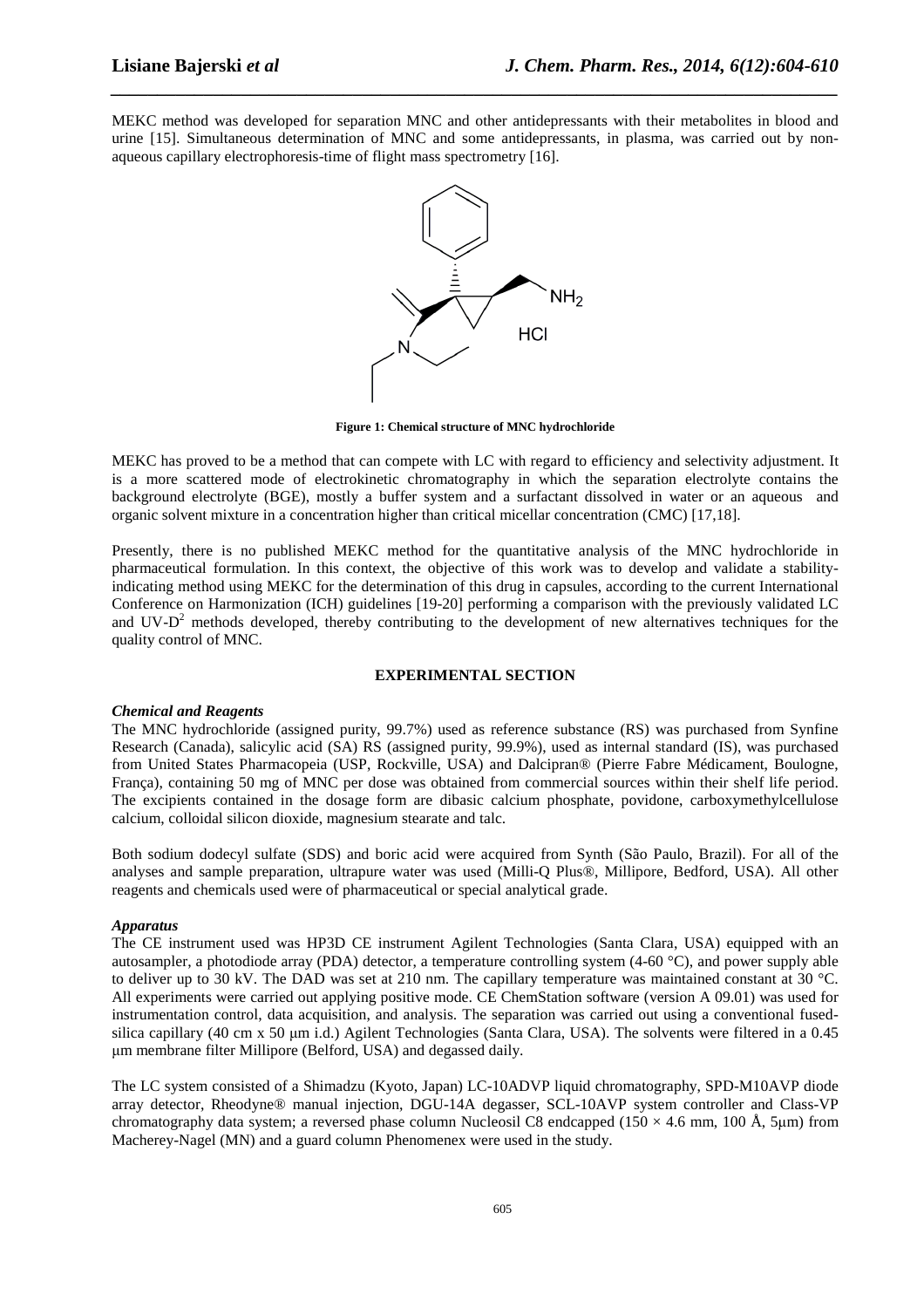The mobile phase contained a mixture of acetonitrile, water and triethylamine (70:30:0.085, v/v/v), at a constant flow-rate of 1.2 mL.min<sup>-1</sup> and at room temperature (20  $\pm$  2 °C). The pH value of the aqueous phase was adjusted to 7.5 with phosphoric acid. Aliquots of 20 µL were injected. The detector was operated at a wavelength of 210 nm.

*\_\_\_\_\_\_\_\_\_\_\_\_\_\_\_\_\_\_\_\_\_\_\_\_\_\_\_\_\_\_\_\_\_\_\_\_\_\_\_\_\_\_\_\_\_\_\_\_\_\_\_\_\_\_\_\_\_\_\_\_\_\_\_\_\_\_\_\_\_\_\_\_\_\_\_\_\_\_*

A double-beam UV-visible spectrophotometer (SHIMADZU, Japan) Model UV-1601 PC was used. The software employed was UVPC personal spectroscopy software, version 3.9. For all the tested solutions the second derivative spectra (D<sup>2</sup>) was recorded over the range 280-250 nm against solvent in a 1-cm quartz cells, fixing  $\Delta\lambda$  at 4 nm and scaling factor at 200. The amplitude values of  $D^2$  were measured at 268.5 nm for MNC hydrochloride, zero crossing of inactive ingredients.

Photodegradation studied was carried out in a photostability UV chamber (1.0 x 0.17 x 0.17 m) with mirrors and equipped with an UV-C lamp (Orion®, 254 nm, 30 W, 130 V) and UV cuvettes (Ultra Vette®, São Paulo, Brazil) were used as a container for samples. The Ultrabasic potentiometer (Denver Instrument, São Paulo, Brazil), was used to determine the pH of all solutions.

## *Electrophoretic Procedure*

At the beginning of each working day, the capillary was conditioned by rinsing with 0.1 M NaOH for 30 minutes, water for 15 minutes, and finally with the buffer solution for 15 minutes. Between injections, the capillary was conditioned with 0.1 M NaOH (3 minutes), water (1 minutes), and a running BGE solution (3 minutes). Samples and standards were injected using the hydrodynamic injection for 5 s at 50 mbar and a constant voltage of 30 kV was applied during the analysis. Since electrolysis can change the electroosmotic flow (EOF) and affect the migration time, efficiency and selectivity, after each three injections the running electrolyte solution was replaced by a fresh solution.

## *Preparation of Standard Solutions and Pharmaceutical Samples*

The stock solution of MNC hydrochloride RS was prepared to have a final concentration of 1000  $\mu$ g.mL<sup>-1</sup>. All solutions were prepared each day. The average mass of twenty units of pharmaceutical dosage form was calculated. An amount equivalent to 10 mg of MNC hydrochloride was transferred into a 10 mL volumetric flask. After adding 5 mL of water, the solution was sonicated for about 5 minutes, the samples were made up to volume with the same solvent, and filtered. An aliquot of the filtrate was diluted to yield a final concentration of 50  $\mu$ g.mL<sup>-1</sup>. The solutions were filtered through a 0.22 um membrane filter (Millipore®). For all quantitative determination, a constant amount of SA IS (20  $\mu$ g.mL<sup>-1</sup>), previously solubilized in methanol was added to the drug solution.

## *Preparation of BGE Solution*

The optimized BGE solution used in this analysis was prepared by separately weighing boric acid and SDS quantities, respectively equivalent to 20 mM. The pH was adjusted to 8.8 adding 0.1 M NaOH, and the volume completed to 50 mL with water. The solution was daily prepared and filtered. The sample dilutions were made with boric acid pH 8.0.

## *Method Validation*

Validation to demonstrate the suitability of this method for pharmaceutical quality control was conducted according to the ICH guidelines [19-20] following the parameters: specificity, linearity, precision, accuracy, and robustness.

## *Specificity and Forced Degradation Studies*

Electrophoretic runs of a placebo solution and forced degradation studies were performed to evaluate the specificity of the method. The placebo solution was prepared as described in the *Preparation of Standard Solutions and Pharmaceutical Samples* section, using an amount of excipients without MNC RS. Their concentration in these formulations was based on the literature [21] and calculated in relation of the median mass of the pharmaceutical form.

Forced degradations were performed to provide stability-indicating properties of the analytical method. A MNC RS solution (500  $\mu$ g.mL<sup>-1</sup>) was subjected to accelerated degradation by oxidative and photolytic conditions to evaluate the interference in the quantitation of the drug. Oxidative degradation was induced by treating the reference substance solution with 3.0 % H<sub>2</sub>O<sub>2</sub> at room temperature for 24 h, protected from light. Photodegradation was induced by exposing the reference substance sample solution to UV-C radiation (254 nm) for 2 h, at room temperature. The samples were analyzed against a freshly prepared control sample (without degradation treatment).

Following the degradation period, all samples were prepared for analysis as previously described and the specificity of the method was established by determining the peak purity of MNC in the degraded samples using a PDA detector.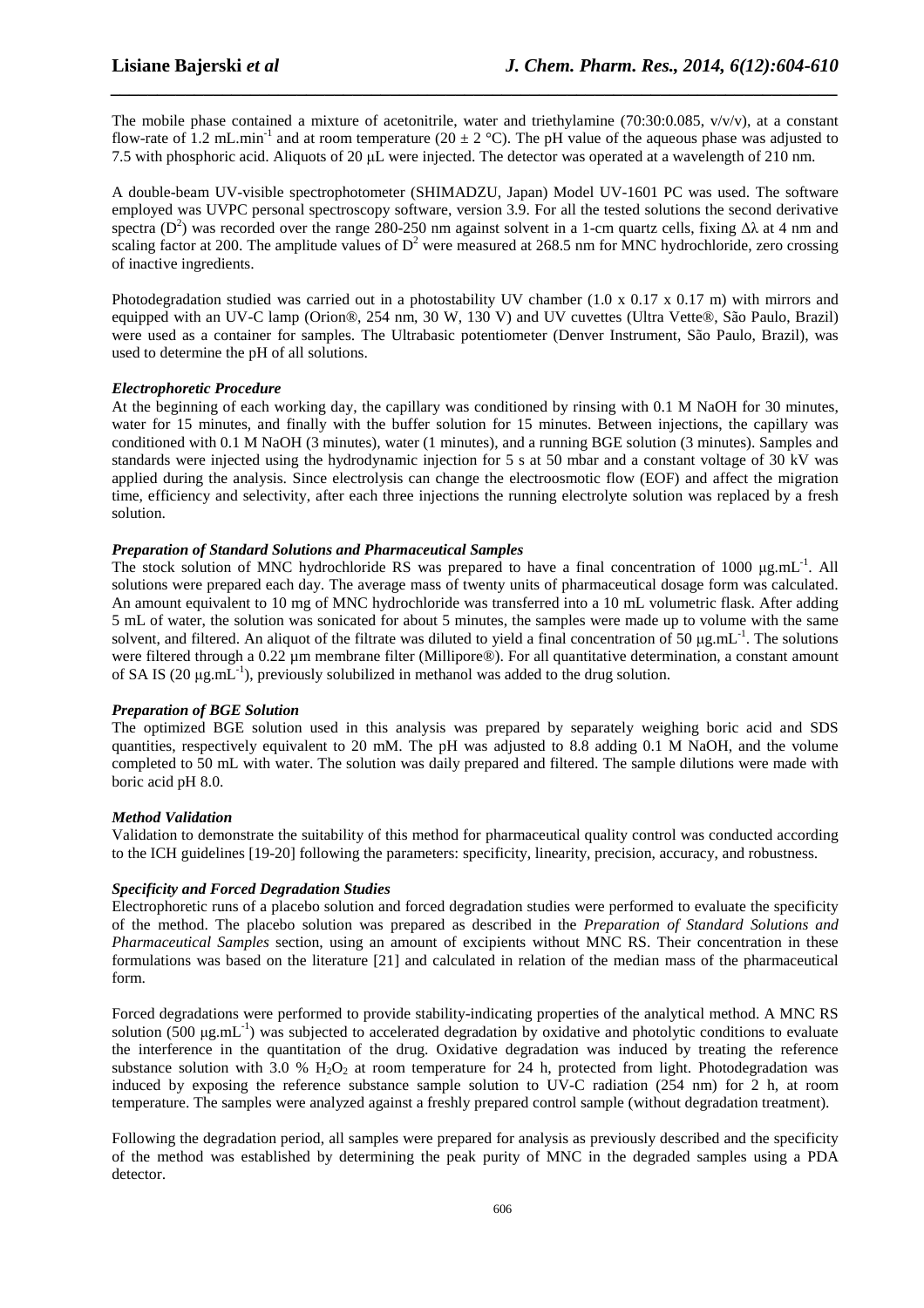#### *Linearity and limits of detection (LOD) and quantitation (LOQ)*

Linearity was evaluated by constructing three calibration curves each one with 5 concentration levels of MNC RS (20-60  $\mu$ g.mL<sup>-1</sup>) on three different days. Five replicate injections of each reference substance solution spiked with SA IS, were made to verify the repeatability of the detector response. The peak area ratio of MNC RS to the IS, against the respective reference concentrations was used for plotting the graph, and the linearity evaluated by the least-square regression parameters (correlation coefficient, slope, intercept). The LOD and LOQ values were mathematically determined through calibration curves. The aforementioned factors (3.3 and 10) were multiplied by the ratio of the residual standard deviation and the slope, according to guidelines [20].

*\_\_\_\_\_\_\_\_\_\_\_\_\_\_\_\_\_\_\_\_\_\_\_\_\_\_\_\_\_\_\_\_\_\_\_\_\_\_\_\_\_\_\_\_\_\_\_\_\_\_\_\_\_\_\_\_\_\_\_\_\_\_\_\_\_\_\_\_\_\_\_\_\_\_\_\_\_\_*

#### *Precision*

The precision of the method was determined by repeatability (intra-day precision) and intermediate precision (interday precision) studies and was expressed based on the percent relative standard deviation (RSD %) of peak area measurements. To perform the repeatability studies, six samples containing 50  $\mu$ g.mL<sup>-1</sup> of MNC and 20  $\mu$ g.mL<sup>-1</sup> of SA, injected in duplicate, in the same day. Intermediate precision was tested of repeating the same procedure in two different days  $(n = 12)$  and comparing the results between them.

#### *Accuracy*

The accuracy of the method was evaluated by adding a known amount of MNC RS at three concentrations (10, 20, 30  $\mu$ g.mL<sup>-1</sup>) corresponding to 75, 100 and 125 % of the nominal analytical concentration (50  $\mu$ g.mL<sup>-1</sup>), and a fixed aliquot of a SA IS. Each solution was prepared in triplicate and injected 3 times. The concentrations and recoveries were calculated against the added concentration.

#### *Robustness*

Robustness of the proposed method was examined by evaluating the influence of small variations of the most important procedure variables such as buffer concentration (19.5 and 20.5 mM), SDS concentration (19.5 and 20.5 mM), BGE pH solution (8.6), voltage (28 KV), and temperature system (27 °C). Analyses were carried out with MNC RS and SA IS solutions at 50  $\mu$ g.mL<sup>-1</sup> and 20  $\mu$ g.mL<sup>-1</sup>, respectively, in triplicate. Only one parameter in the experiments was changed at a time, and the effects were studied based on RSD (%) values obtained among the parameters analyzed.

#### **RESULTS AND DISCUSSION**

The conditions established for the MEKC method for determination of MNC in capsules were chosen based on previously work published by Labat *et al* [15]. In this article the author developed a MEKC method for analysis of MNC and other antidepressants with their metabolites in blood and urine using a BGE solution of 20 mM sodium borate, pH 8.5, with 20 mM SDS, 15 % isopropanol, at an operating voltage of 25 kV, and capillary temperature 40 ºC with diode array detection. Thus, we decided to test these conditions with some modifications and without use of organic solvent in the BGE to determinate MNC in capsules.

During the developed method, the pH of the BGE exhibited a significant impact on the ionization of the silanol group of the capillary wall and on the electrophoretic mobility of the compounds. The effect of the pH was studied in the range from 7 to 10. The change of pH showed that it interferes on the peak resolution and on the migration time of MNC. With the increase of the pH the migration time reduced, however after pH 9.0 the resolution of the peaks decreased. Under these conditions, one that presented the best migration time and peak resolution was the one with pH 8.8.

The capillary temperature is important in order to avoid unwanted changes in EOF, efficiency, electrophoretic mobility and migration time. A temperature of 30 °C was chosen due to the short run time, peak symmetry and acceptable current. The effect of the voltage applied on the separation was studied through changes from 25 to 30 kV. Raising the voltage led to shorter analysis times (MNC RS: 3.5 minutes, SA IS: 2.4 minutes) and with an acceptable current. The use of 20 mM borate buffer and 20 mM SDS with pH value around 8.8 (at a temperature of 30 ºC, 30 kV) resulted in high sensitivity and good peak symmetry of MNC.

A stability-indicating method is defined as an analytical technique that accurately quantifies the active ingredients without interference from degradation products, process impurities, excipients, or other potential impurities [22].

Specificity of the method evaluated and shows that the degradation products of MNC do not interfere on the measurement of the samples. MNC was submitted under oxidative and photolytic stress conditions. Other conditions were not tested because as it was already being described MNC is stable to temperature, acid hydrolysis and radiation UV 352 [5].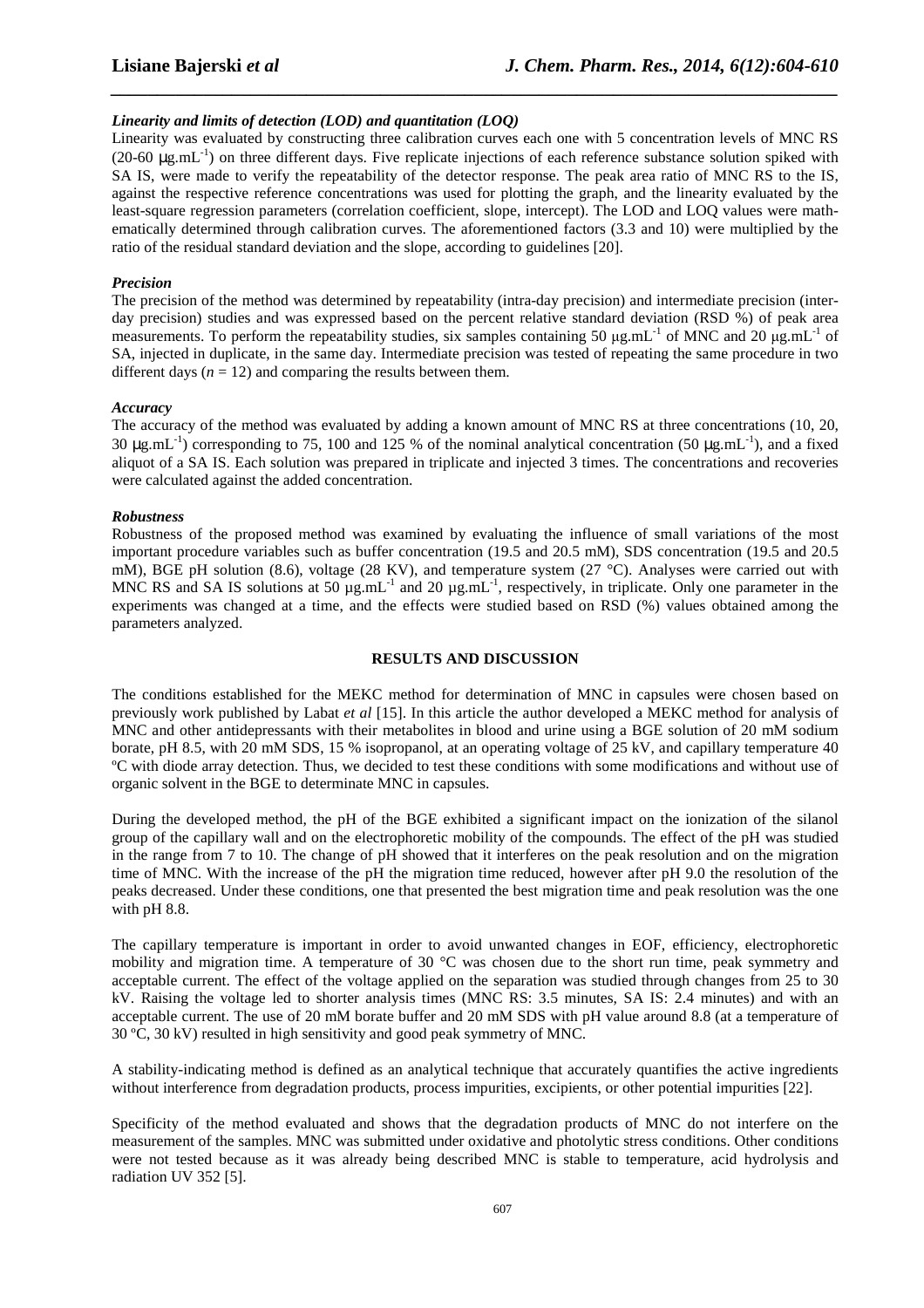Runs of placebo solution were also performed and no interference with the elution of MNC was found (Figure 2). Figure 3A shows that oxidative condition resulted in a decrease area with additional peak at 1.4 minute. The photolytic condition stress exhibited decrease of the area, and two additional peaks were detected at 1.3 and 2.1 minutes (Figure 3B). The MNC peak purity was analyzed with PDA detector, demonstrating that the proposed method is specific for the analysis.

*\_\_\_\_\_\_\_\_\_\_\_\_\_\_\_\_\_\_\_\_\_\_\_\_\_\_\_\_\_\_\_\_\_\_\_\_\_\_\_\_\_\_\_\_\_\_\_\_\_\_\_\_\_\_\_\_\_\_\_\_\_\_\_\_\_\_\_\_\_\_\_\_\_\_\_\_\_\_*



**Figure 2: MEKC eletropherogram: (A) MNC hydrochloride RS; (B) MNC capsules; (C) Placebo solution** 



**Figure 3: MEKC eletropherogram: (A) Oxidation; (B) Photolysis. MEKC conditions: electrolyte solution 20 mM borate buffer (pH 8.8), 20 mM SDS, and detection at 210 nm** 

Linearity was evaluated in concentration range 20-60  $\mu$ g.mL<sup>-1</sup> for MNC RS and 20  $\mu$ g.mL<sup>-1</sup> of SA IS was added as IS in all cases. The calibration curves constructed for MNC were found to be linear and the equation obtained was y  $= 0.0200 \text{ x} + 0.1370$ , where y is the peak area ratio of MNC to IS, and x is the concentration of MNC in  $\mu$ g.mL<sup>-1</sup>. The correlation coefficient was 0.9991. The validity of the assay was verified by means of analysis of variance (ANOVA), which demonstrated that the regression equation was linear ( $F_{calculated} = 5.5.10^2 > F_{critical} = 4.6$ ;  $\alpha = 0.05$ ) with no deviation from linearity ( $F_{calated} = 3.3.10^{-1} < F_{critical} = 3.7$ ;  $\alpha = 0.05$ ). The LOD and LOQ were estimated to be 4.2 and 12.9  $\mu$ g.mL<sup>-1</sup>, respectively, indicating suitable sensitivity of the method.

The repeatability of the method was determinate by calculating the RSD for six determinations of MNC, performed on the same day and under the same experimental conditions. The inter-day precision was assessed by analyzing six samples on two different days. These results are given in Table 1. The low RSD (%) obtained for the intra-day (<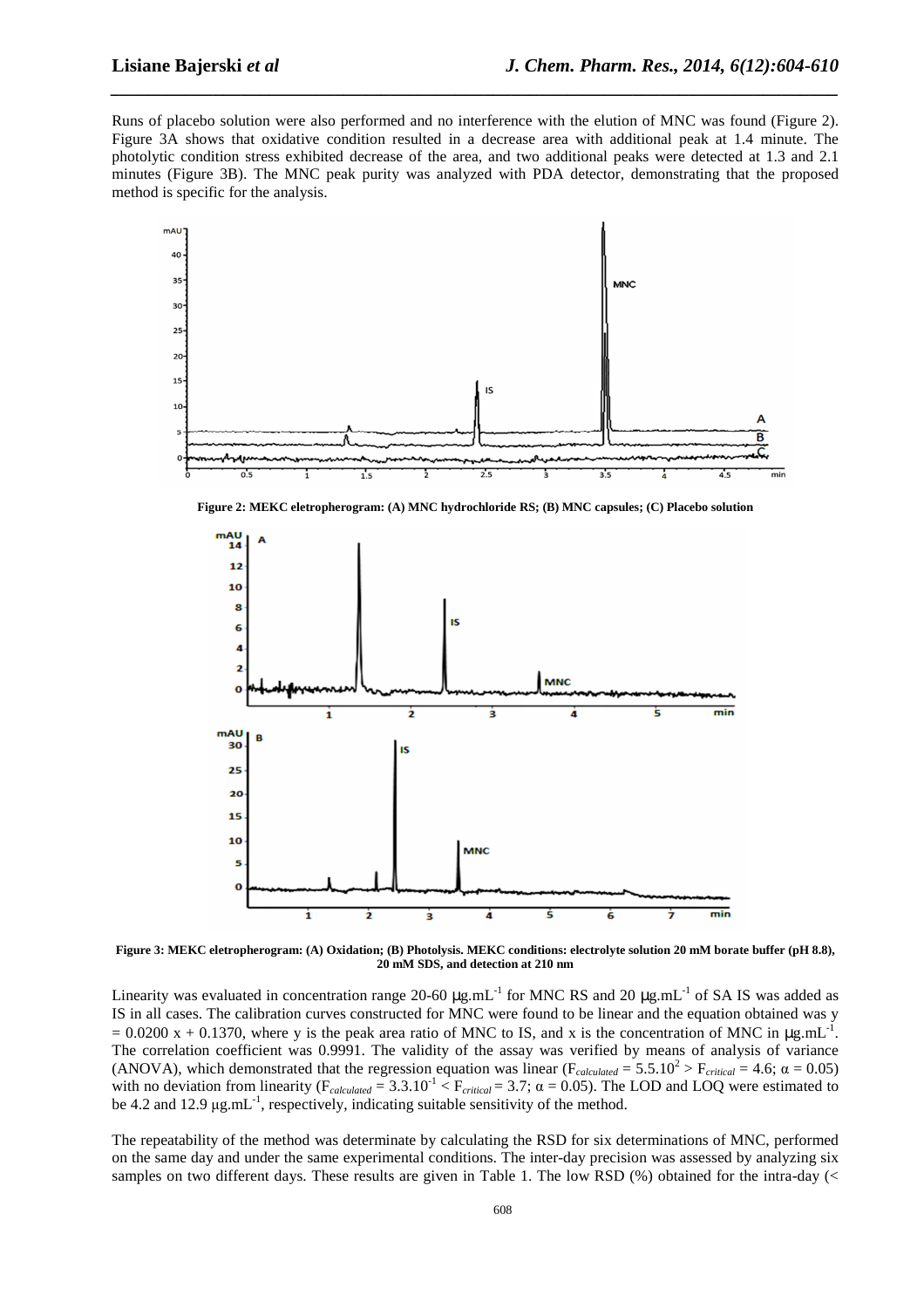2.0 %) and inter-day precision (1.2 %) for capsules, confirmed good precision of the MEKC method.

| $\%$ Label claim (50 µg mL <sup>-1</sup> )   |       |       |       |       |       |       | Mean $(\% )$ | $RSDa(\%)$ |
|----------------------------------------------|-------|-------|-------|-------|-------|-------|--------------|------------|
| Day I                                        | 102.4 | 101.3 | 103.1 | 101.5 | 105.4 | 103.7 | 102.9        |            |
| Dav II                                       | 103.5 | 101.2 | 101.3 | 101.4 | 102.2 | 101.5 | 101.9        | 0.8        |
| Mean inter-assay $(\frac{6}{6})$ $(n = 12)$  |       |       |       |       |       |       | 102.4        |            |
| RSD(%)                                       |       |       |       |       |       |       |              |            |
| ${}^{\alpha}RSD$ Standard Relative Deviation |       |       |       |       |       |       |              |            |

**Table 1: Method repeatability/intermediate precision for MNC hydrochloride** 

*\_\_\_\_\_\_\_\_\_\_\_\_\_\_\_\_\_\_\_\_\_\_\_\_\_\_\_\_\_\_\_\_\_\_\_\_\_\_\_\_\_\_\_\_\_\_\_\_\_\_\_\_\_\_\_\_\_\_\_\_\_\_\_\_\_\_\_\_\_\_\_\_\_\_\_\_\_\_*

The accuracy was calculated as the percentage of recovery by the assay of known added amounts of MNC RS in sample solutions using three concentration levels. The accuracy of the method ranged from 100.3 to 101.2 %, with RSD lower than 2.0 %, indicating that the assay is accurate (Table 2).

**Table 2: Results for the recovery test for MNC hydrochloride RS** 

| Concentration (%)                                                             | <b>Amount added</b><br>concentration $(\mu g.mL^{-1})$ | <b>Amount found</b><br>concentration $(\mu g.mL^1)$ | Recovery $(\% )$ |  |  |  |
|-------------------------------------------------------------------------------|--------------------------------------------------------|-----------------------------------------------------|------------------|--|--|--|
|                                                                               | 10.0                                                   | 10.0                                                | 100.3            |  |  |  |
| 100                                                                           | 20.0                                                   | 20.2                                                | 101.2            |  |  |  |
| 125                                                                           | 30.0                                                   | 30.3                                                | 101.1            |  |  |  |
| Mean recovery $(\% )$                                                         | 100.9                                                  |                                                     |                  |  |  |  |
| $RSDa(\%)$                                                                    |                                                        |                                                     |                  |  |  |  |
| $\theta$ DCD. $\theta$ , $\theta$ , $\theta$ , $\theta$ , $\theta$ , $\theta$ |                                                        |                                                     |                  |  |  |  |

*<sup>a</sup>RSD: Standard Relative Deviation.* 

The RSD (%) of peak area ratio between MNC and SA was calculated for each parameter proposed (buffer, SDS and BGE concentrations, pH and temperature). The results of variables over the experimental range evaluated were within the acceptable deviation ( $RSD < 2.0$ %). There were non-significant changes in migration time and peak area ratios, as well as in the electropherogram pattern compared to the optimized conditions, indicating that the proposed method is robust under the conditions tested. The system suitability was also tested during the analysis of these conditions and the parameters of tailing factor ( $\leq$  2.0), theoretical plates ( $\geq$  2000), resolution ( $\geq$  2.0), and capacity factor  $(\geq 2.0)$  were within the specified limits.

The validated MEKC method was applied for the determination of MNC in capsules and the results obtained with the accuracy and precision tests were compared to those obtained using a previously validated UV- $D<sup>2</sup>$  and LC methods [5].

The results of accuracy test obtained from MEKC method were compared statistically with the UV- $D<sup>2</sup>$  method and LC method by ANOVA, using *F*-test, and showed non-significant difference between the methods. However when the results of precision test obtained from MEKC method were compared statistically with the UV- $D<sup>2</sup>$  method and LC method by ANOVA, the experimental values obtained reveals significant difference between the methods (Table 3). Hence, became necessary to define which methods are statistically different.

**Table 3: ANOVA for precision on determination of MNC hydrochloride in capsules by MEKC, UV-D<sup>2</sup> and LC method** 

| <b>Variation source</b>                                           | DF <sup>a</sup> | Sum of<br>squares | <b>Variance</b> | $\mathbf{F}_{calculated}$ | $\mathbf{F}_{critical}\left(5\%\right)$ | $\mathbf{F}_{critical}(\mathbf{1\%})$ |
|-------------------------------------------------------------------|-----------------|-------------------|-----------------|---------------------------|-----------------------------------------|---------------------------------------|
| <b>Between</b>                                                    |                 | 10.14             | 5.07            | $5.30*$                   | 3.29                                    | 5.31                                  |
| <b>Inside</b>                                                     | 33              | 31.58             | 0.96            | 0.80                      |                                         |                                       |
| <b>Total</b>                                                      | 35              | 41.72             | 1.19            |                           |                                         |                                       |
| $^{a}DF$ : Degree Freedom. $*$ F for the 0.05 significance level. |                 |                   |                 |                           |                                         |                                       |

The Tukey test was applied and did not reveal discrepancy between the experimental values obtained by  $UV-D^2$ method and LC method, and between MEKC method and LC method. However, when UV-D<sup>2</sup> method and MEKC method were statistically compared, the results obtained showed significant difference between the results (Table 4). But both methods,  $UV-D^2$  and MEKC, showed to be equivalent to LC being the best method to compare the results.

**Table 4: Comparison between the MEKC, UV-D<sup>2</sup> and LC method by Tuckey test** 

| <b>Method</b> | Mean $(RSDa %$<br>Accuracy $(n=9)$ | Mean | Mean $(RSDa %$<br>Precision $(n=12)$ | Mean |  |
|---------------|------------------------------------|------|--------------------------------------|------|--|
| $UV-D^2$      | 100.1(1.1)                         |      | 101.1(0.7)                           |      |  |
| LC            | 99.7(1.0)                          |      | 99.7(1.0)                            |      |  |
| <b>MEKC</b>   | 99.7(1.0)                          |      | 102.4(1.2)                           |      |  |

*<sup>a</sup>RSD: Standard Relative Deviation.*